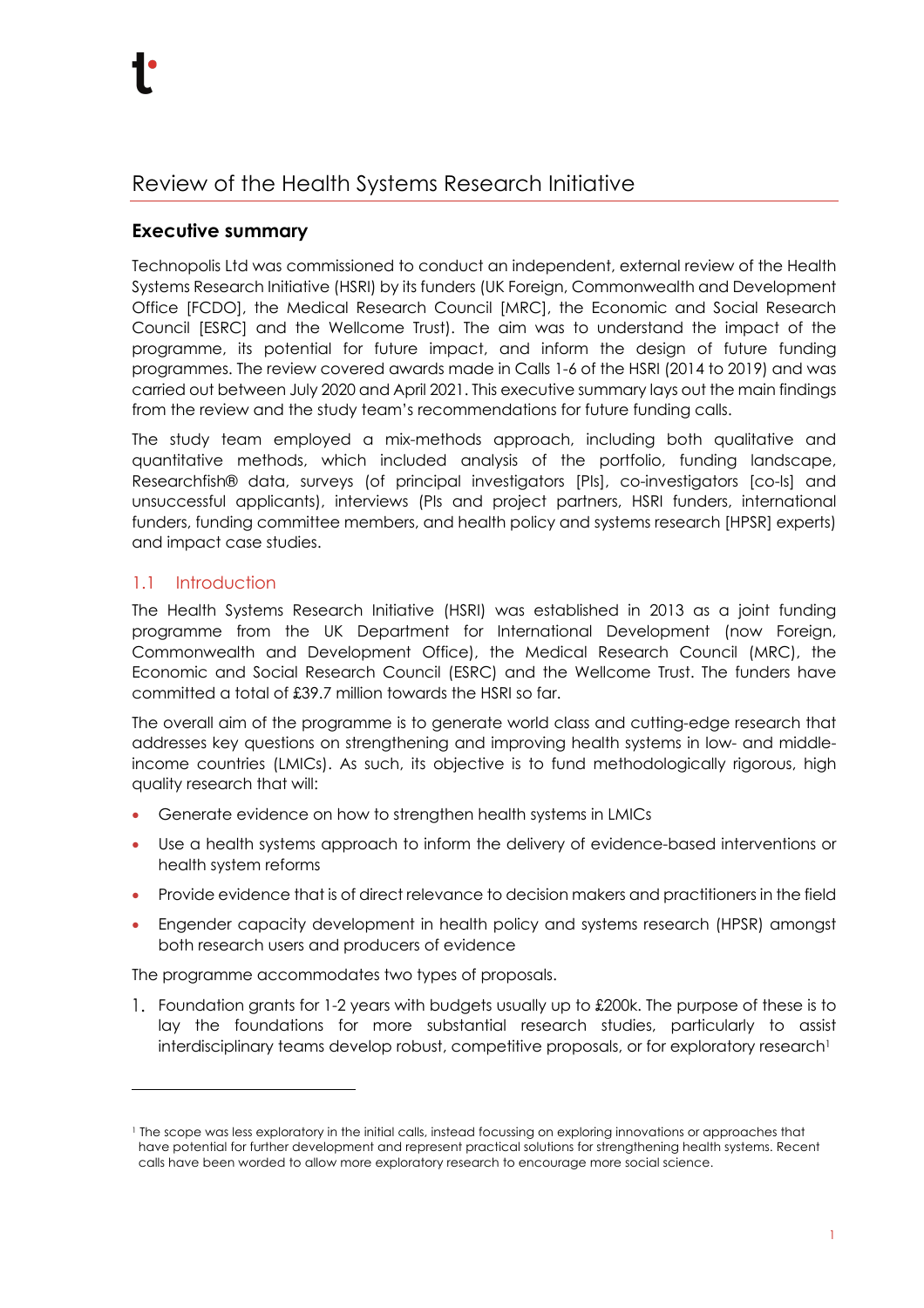2. Full scale research projects for 3-5 years duration

## 1.2 The HSRI portfolio

A total of 92 grants have been made as part of Calls  $1 - 6$  of the HSRI, representing an investment of £31.8m. 35 of these awards were for full grants, with a budget of £23.3m, and 57 were foundation grants, with a budget of £8.6m. 9 full and 31 foundation grants have closed, with the rest still active.

Seventy-nine PIs across 43 institutions received grants, of which 20 were LMIC institutions<sup>2</sup>. The London School of Hygiene and Tropical Medicine received more grants than any other organisation (27%, 25 of 92 grants). Among LMIC institutions, Strathmore University (Kenya), the University of Cape Town (South Africa) and the African Research Collaboration for Health-KEMRI Wellcome Trust Research Programme (ARCH-KWTRP, Kenya) won 3 grants each.

Of the 79 PIs, 43 (54%) were women, leading 54 of the 92 HSRI grants (59%).

The research locations were spread across 42 countries. The majority of projects concerned Africa (60%, 55 awards). Fewer awards focused on Asia (35%, 32) and Central/South America (11%, 10). The Sub-Saharan countries Kenya (17%, 16 awards), South Africa (14%, 13) and Uganda (12%, 11) accounted for the most awards. About one-fourth of projects were multicountry involving between two to seven countries (24%, 22 of 92), with 8% (7) involving more than one continent – usually Africa and Asia (5 of 7).

An analysis of the HRCS Research Activity codes<sup>3</sup> revealed that the most common research activity codes were 8.1 Organisation and delivery of services (75%, 56 of 75 grants), followed by 8.3 Policy ethics and research governance (27%, 20) and 8.2 Health and welfare economics (13%, 10). Similar findings were obtained in the PI survey, where 70% (19 of 27) of respondents cited service delivery as a focus of their project, followed by health workforce (44%, 12) and leadership / governance (37%, 10).

#### 1.3 Project implementation

#### *1.3.1 Stakeholder engagement*

PIs (in survey and interviews) reported engaging with different types of stakeholders ranging from local, regional and national policy makers to international organisations (e.g. WHO, World Bank, etc.), health care organisations, practitioners, and communities during the design, implementation and dissemination phases. Engagement in the design phase was overall to a lesser extent compared to engagement during the implementation phase.

During project design, PIs most frequently engaged with national government policy makers (67%, 18 of 27). During implementation, stakeholder engagement included national as well as local government policy makers (77% and 73% of projects respectively), LMIC health care organisations (62%) and community organisations or representatives (54%).

The mode of engagement was typically a direct approach (one-to-one) or interactive workshops/feedback sessions. Stakeholders were often represented in project advisory boards with engagement happening through regular meetings, for example, every six months.

<sup>2</sup> The London School of Hygiene and Tropical Medicine was counted as a UK-based institution regardless of where the PI or their unit are based.

<sup>3</sup> HRCS coding was not available for grants awarded during Call 6 (10 Foundation and 7 Full). Values include double counting for grants with more than one HRCS code.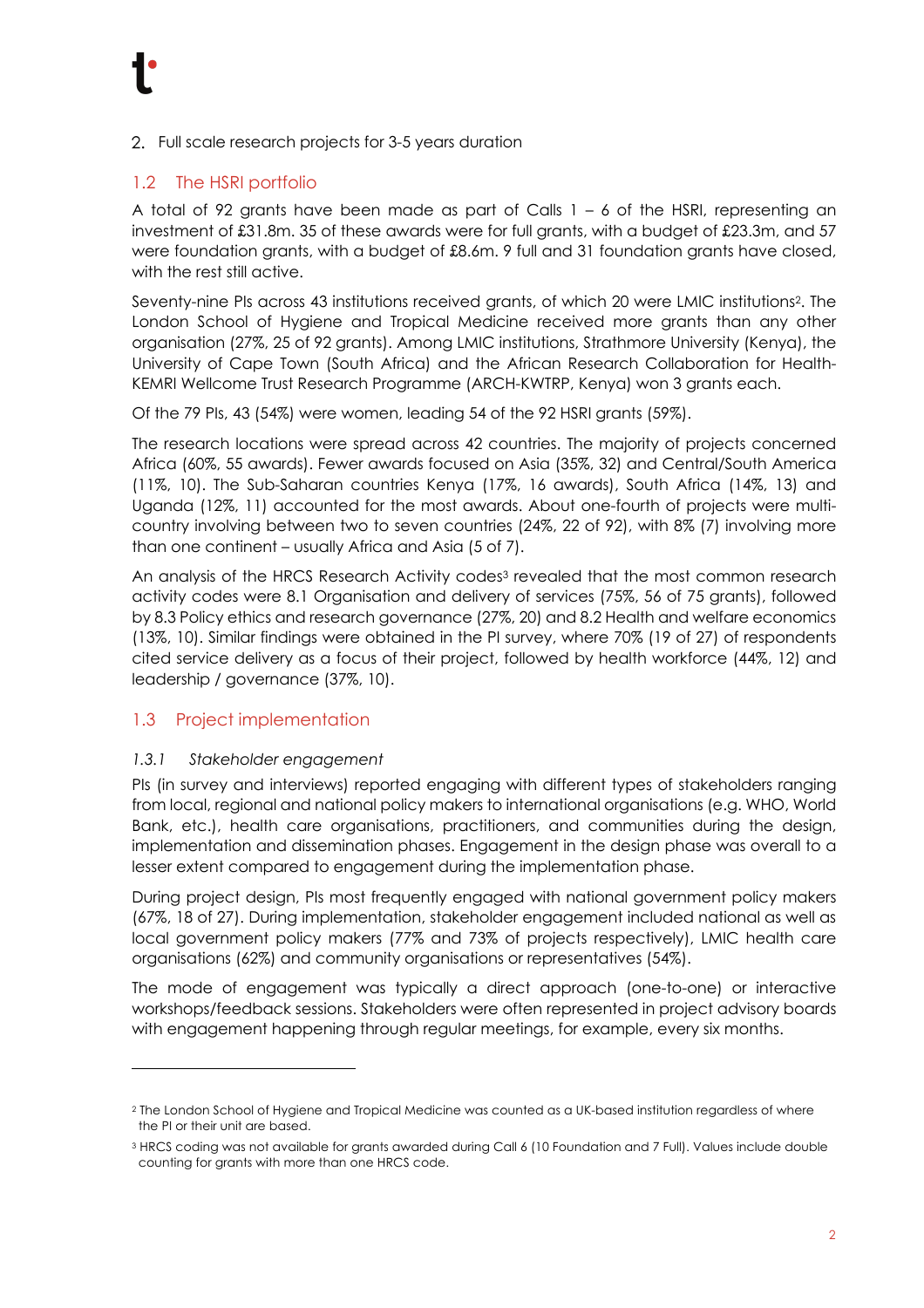### *1.3.2 Challenges and changes*

Many of the projects were affected by COVID-19 pandemic-related issues and delays. The next most commonly reported challenges were administrative or technical challenges, where administrative challenges concerned contracting, collaboration agreements and payments. A small number of projects encountered challenges related to political issues, working with communities, limited availability or transfer of policy makers participating in the project, quality of data, and collaborating with new LMIC partners.

In light of the aforementioned challenges, project plans had to be adjusted, usually in the form of study timeline changes and no-cost extensions to accommodate delays in field work. In some cases, changes were made to the data collection methods and project staff training, for example in the case of Covid, to allow a shift to online/remote data collection methods and engagement.

## 1.4 Outputs, outcomes and impact

#### *1.4.1 Outputs*

- In Researchfish®, grants reporting publications (n=46), reported means of 6.2 publications per grant and 4.8 journal articles per grant. However, across all grants reported in Researchfish® (n=75), the mean drops down to 3.8 publications per grant since many active grants have not published yet.
- New tools, methodologies and products have been reported including
	- Databases/data collections e.g. linked datasets such as routinely collected patient data from heath facilities linked with HIV cohort data, database architecture such as the National Archive for Ebola-related data in Sierra Leone
	- Data collection tools and guides e.g. survey questionnaires, systematic review protocols, a participatory policy analysis workshop guide, a tool to measure patient satisfaction and a paper-based tool for evaluating structural components of staffing infrastructure and equipment
	- Training material such as training courses for health advocates and a training manual for deploying a survey instrument
	- Novel methodologies e.g. new method using patients as tracers to understand the way health systems are structured (involving a combination of laboratory records, folder review, facility interviews and geographic-information systems to track patients); a method for assessing clinics' preparedness for implementing mental health interventions; novel statistical approaches; and remote qualitative data collection methods, including WhatsApp interviews and Zoom focus groups
	- Intervention products (mainly health and social care service products), creative products (films, videos, or animations), and intellectual property (a licensed innovation that extracts digital information from paper-based records and an application that standardises flow of village doctor follow-up visits in China)
- Capacity development of HIC and LMIC researchers and research institutions / organisations as well as LMIC stakeholders (policy makers, practitioners and community representatives) occurred within HSRI projects. In terms of research capacity building, improved knowledge and technical skills was the most significant capacity building outcome in both LMICs and HICs. Improved research leadership, research management and administrative skills, community engagement and knowledge transfer skills and organisational / institutional capacity were observed more readily in LMICs.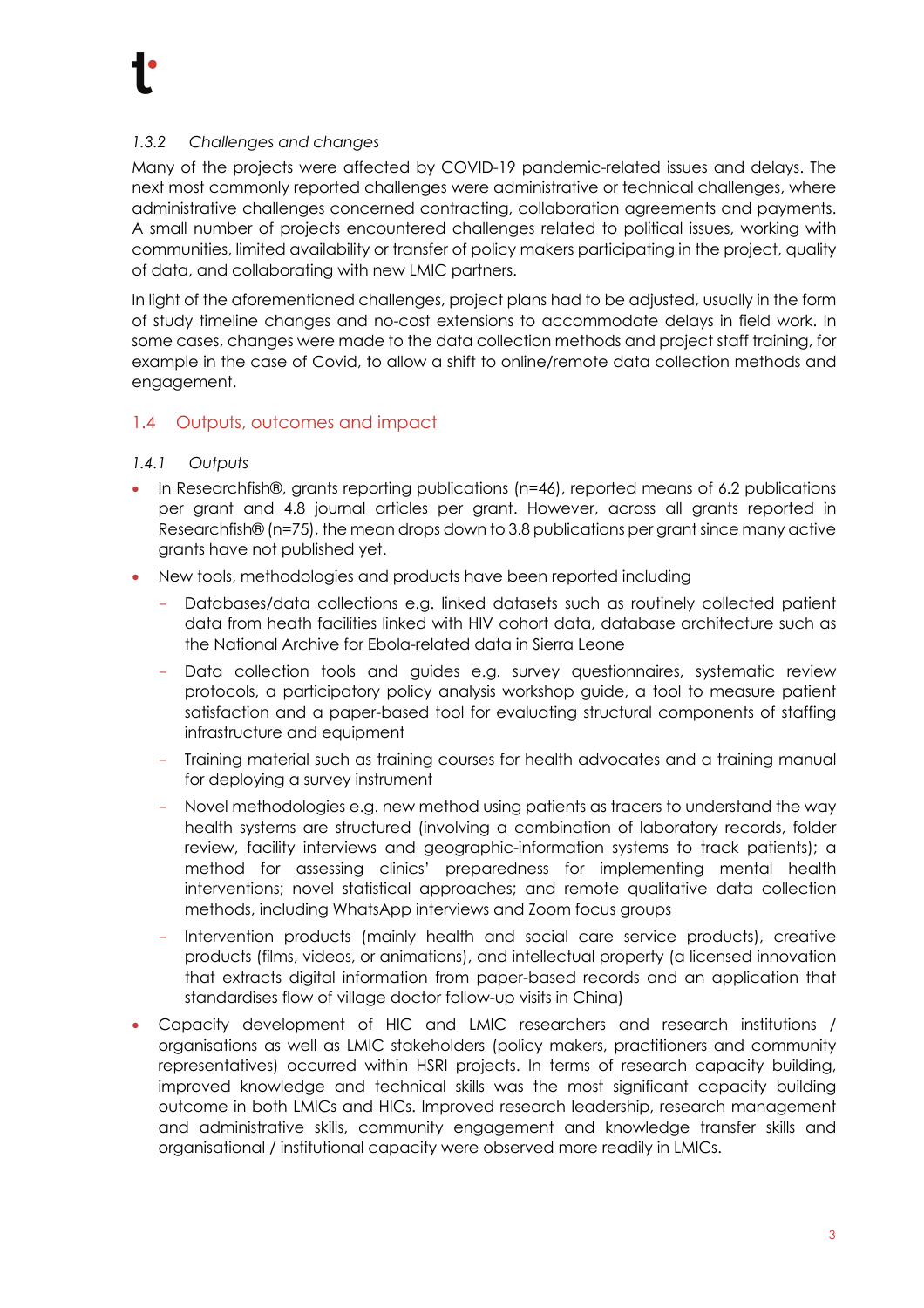

#### *1.4.2 Outcomes*

- There is some limited evidence from the survey that findings or outputs from HSRI-funded projects have been taken up by other researchers
- Thirty-two HSRI awards have leveraged £21.4 million in further funding, with a mean grant size of £274,145 according to Researchfish®. The MRC, ESRC, and Newton Fund have contributed the largest amount of further funding to HSRI grantees. Six additional PIs had acquired further funding by the time of our review from sources such as FCDO, Wellcome Trust, European Union, US National Institutes of Health, ESRC, and Newton Fund.

Four PIs with foundation grants successfully applied for full grants under HSRI

- The majority of PI survey respondents reported working with new partners in their HSRI funded project. A majority of the PIs also reported that they have collaborated or are collaborating with these new partners outside of the HSRI project. Thus, the HSRI is further supporting the strengthening of new partnerships and networks. Collaborative activities outside the remit of the HSRI project included regular knowledge exchange and interactions and joint development and submission of proposals
- Ten examples of the uptake of research evidence by policy makers and practitioners were also reported in the surveys and interviews. These included informing government policy reports (e.g. mental health care in South Africa), contributing to broader policy discussions (e.g. Indonesian national health insurance scheme, quality in private health facilities in Tanzania)
- Findings from HSRI-funded projects have also informed policy / practice changes in seven cases, for instance, the Bangladesh Ministry of Health and Families National Strategy document, the Vietnamese government's first Decree on the management of medical devices (Decree No. 36/2016/ND-CPD) and draft recommendations for strategic development of neonatal health care services in Kenya
- Policy and practice changes have also been implemented in three cases such as new health system developments for clinical information exchange between providers in India's Kerala State, new health systems strengthening components in the South African Drugresistant tuberculosis (programme and a new 'rubber-stamp' method that allows paperbased record keeping to be integrated with digitalisation (Kenya)
- In three instances, scale-up was also observed. For example, countries like Uganda, Burkina Faso, Nigeria and the Democratic Republic of Congo are trying to learn from Kenya's experience of implementing smart, risk-based health systems regulation, which is the focus of one HSRI project. A project on the lessons learnt from emergency responses to the Ebola epidemic in Sierra Leone has influenced the international response to the Ebola outbreak in the Democratic Republic of Congo and Sierra Leone's response to COVID-19.

#### *1.4.3 Impacts*

• With very few closed full awards (n=9) and a large proportion of active projects, findings for most HSRI projects have not had the chance to be implemented or scaled up. Consequently, impacts on health systems or attributable improvement of lives of people at the population scale have yet to accrue. Nonetheless, there is some evidence of health benefits for study participants. For instance, in an intervention trial in China, up to 650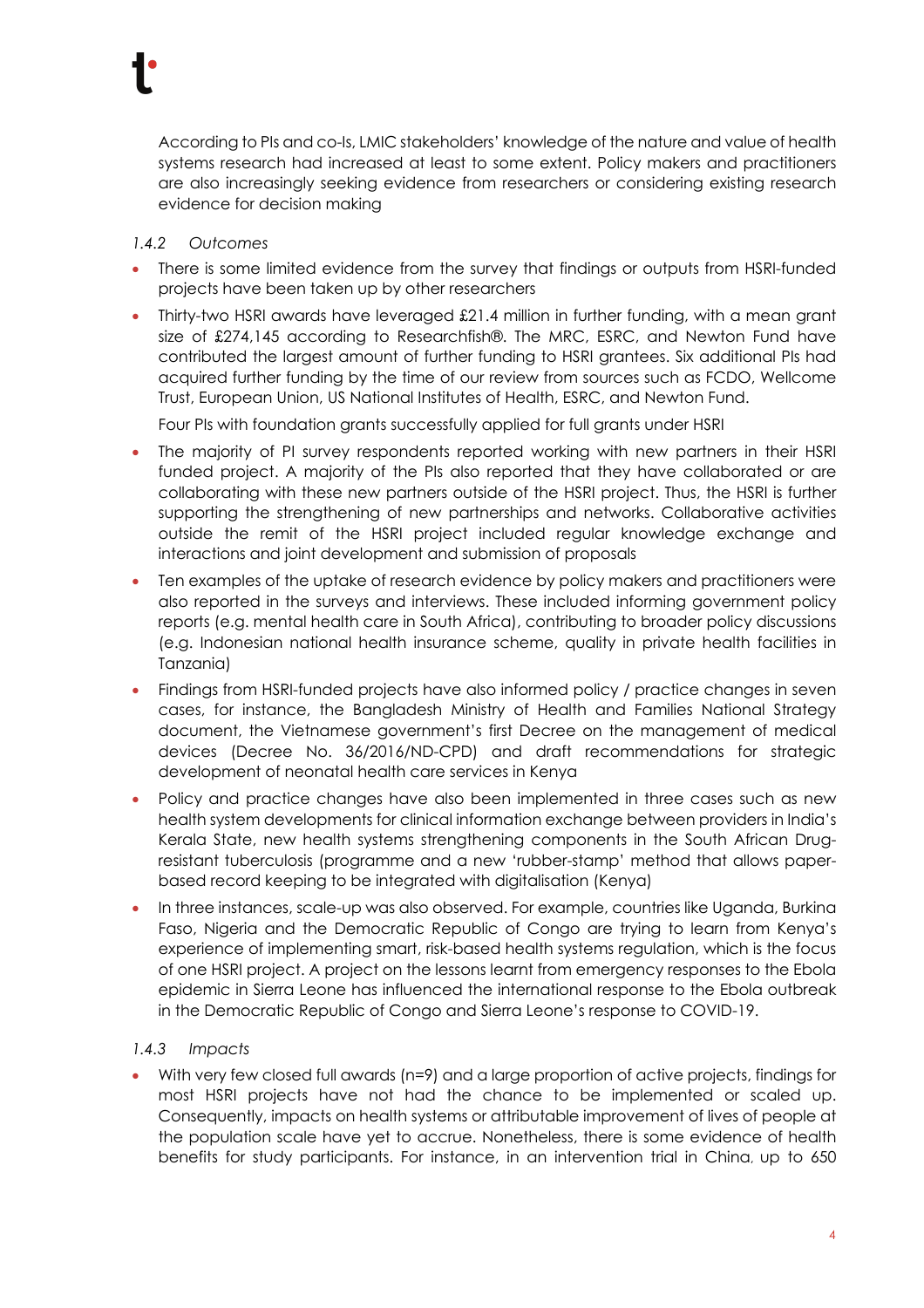patients experienced reduction in blood pressure, stroke recurrence, hospitalisation and mortality as well as overall improvements in lifestyle

## 1.5 Value for money

Delivery of the HSRI through a partnership of funders adds value by reducing duplication of effort, pooling of budgets and pooling of expertise and networks across the funders. It further provides value for money (VfM) by being one of the only funding programmes which specifically funds health policy and systems research (HPSR), and funding high-quality research with strong relevance to LMIC needs and the potential to help UK's efforts to achieve the health-related Sustainable Development Goals.

Moreover, foundation grants offer researchers the option to apply for smaller amounts for funding to do exploratory research or pilot studies, which allows more efficient use of the limited resources available, avoiding excessive research effort and reducing the risk to funders. HSRI projects also contribute evidence on financial interventions or costs of delivering an intervention. By highlighting costs, savings as well as inefficiencies, HSRI findings can ultimately contribute to better use of available funds, and thus VfM for the relevant health systems. HSRIfunded research has also contributed to strengthening HPSR capacity in LMICs and HICs, and leveraging further funding and resources for HPSR enabling continued HPSR activity. Finally, flexible scheme management (e.g. no-cost extensions) contributes to VfM by facilitating completion of projects and subsequent impact.

## 1.6 HSRI design and implementation

The main strength of the HSRI according to a vast majority of consultees is that it is one of the only funding programmes which is designed around HPSR. The main weakness however is that the overall amount of funding available for the scheme is relatively small resulting in high competition and many high-quality proposals not getting funded.

Specific aspects in the design of the HSRI which make it stand out from other funding schemes include the HSRI's openness to funding exploratory research and a broad range of methodologies; the broad scope, giving researchers flexibility in which research questions they address; and support for capacity building and opportunity for LMIC leadership in projects.

Overall, most consultees are satisfied with the scheme's design and requirements, application process and administration. Some suggestions for improvement included reducing duplication in the application form, particularly in sections discussing impact, and improving feedback for unsuccessful applications.

Current and former funding committee members consulted considered the review process to be fit for purpose, and to "work well". However, they had concerns about diversity, and were particularly interested in enhancing the number of LMIC-led projects and representation of social sciences.

## 1.7 Conclusions

With regard to the main objectives of the review as articulated in the terms of reference for the study, the main conclusions are as follows.

1. The HSRI is addressing a key opportunity to fill a need in the global health research funding landscape in terms of making funds available to conduct HPSR with relevance to LMICs. In turn, the scheme is funding relevant questions with high-quality applications in competitive funding calls as evidenced by the testimonies of funding committee members. Publications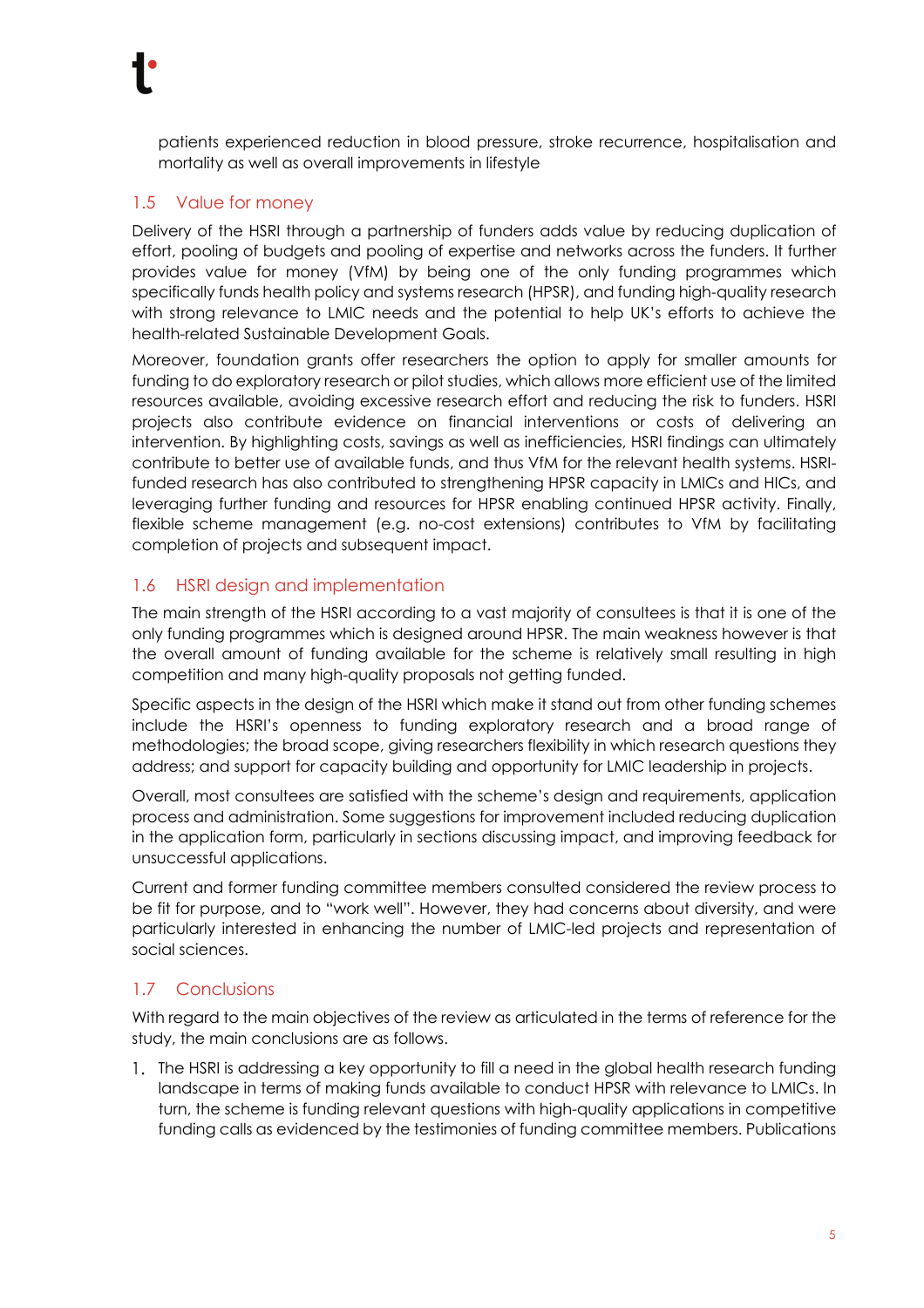from HSRI projects are being cited by other researchers, and several have an above average field-weighted citation impact

2. The desired outputs such as publications, databases, training materials, methodological tools and intervention products are being produced from the HSRI projects. Moreover, further funding is being attracted, and new collaborations are being facilitated and existing collaborations are being strengthened. Stakeholder and policy engagement is also occurring across all stages of projects, including in the design and implementation phase.

There is some evidence of research uptake by policy makers and practitioners as well as of influence or implementation in local as well as wider contexts. Where this has not been achieved, there is potential for implementation, scale-up and downstream impact.

Evidence of impacts in the form of strengthened LMIC health systems, improved access to health care and health improvements is limited, but it is important to acknowledge that there is a time lag to impact. Individual projects are unlikely to spur systemic change, and it is difficult to find evidence to attribute a policy or system change to one research project.

Barriers to changes in policy/practice, implementation and scale-up, and thus impact, include inconclusive research findings to inform policy, incomplete evidence base, turnover of engaged policy makers and practitioners and challenging political or economic environment.

Meaningful engagement and support from stakeholders such as policy makers and practitioners, including embedding these stakeholders in the research (co-creation); timeliness, relevance and robustness of the evidence; and partnership or appointment with national ministry of health or an international organisation are key enablers of policy and practice-related outcomes and downstream impact.

3. Researchfish® provides a valuable platform to monitor outputs, outcome and impacts, but additional work is needed to assess their quality and value. Recording and assessing capacity building in Researchfish® is challenging.

The Theory of Change and comprehensive indicator framework developed for the initiative in this review can be used as a guide for future monitoring, evaluation and learning.

Overall, the HSRI's objectives are being met. Methodologically rigorous and high-quality HPSR is being funded, leading to growth in the body of evidence on health systems strengthening in LMICs, delivery of evidence-based interventions or health system reforms, evidence relevant for LMIC decision makers and practitioners, and capacity development among both researchers and research users.

#### 1.8 Recommendations

Based on the evidence and opinions gathered throughout the review, the study team has formulated five recommendations.

*Funders should continue to fund the HSRI, maintaining its overall design and scope*

The HSRI is one of very few programmes globally dedicated to HPSR, an under-funded research domain. The broad scope of the initiative which accommodates the entire spectrum of HPSR along with innovative and interdisciplinary approaches is appropriate and allows bottom-up development of ideas relevant to LMIC needs. Most importantly, the dual mechanism of foundation and full grants should be continued in its current form as it appears to facilitate building new research capacity, allows new entrants into HPSR and represents value for money.